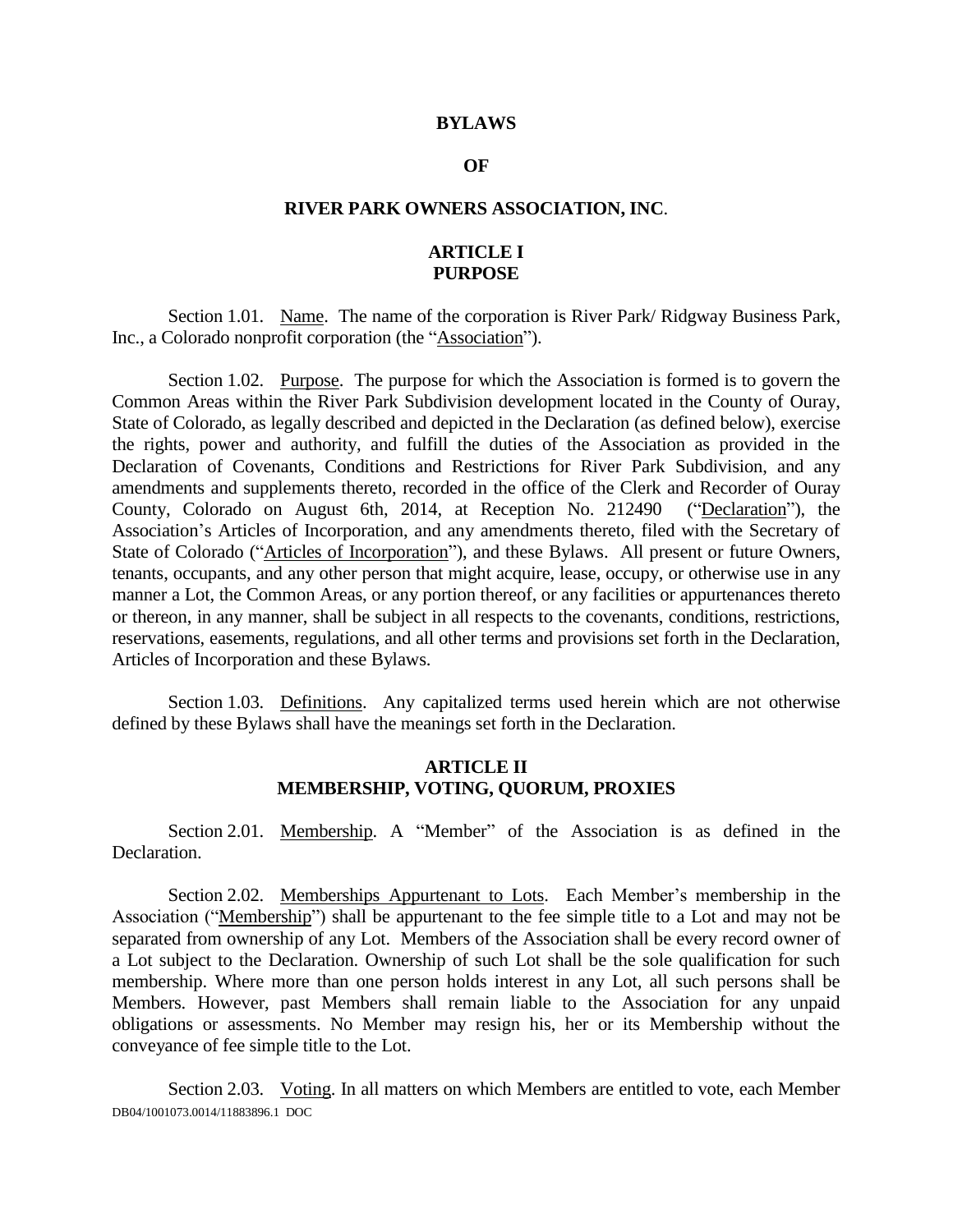shall be entitled to one vote for each Lot owned by that Member within the Planned Community and as more fully provided in the Declaration, Articles of Incorporation, and these Bylaws, but subject to any limitations or restrictions contained therein. The vote for such Lot, the ownership of which is held by more than one Owner, may be exercised by any one of them unless an objection or protest by any other holder of an interest of the Lot is made prior to the completion of the vote, in which case the vote for such Lot shall be exercised as the persons holding such interest shall determine between themselves. Should the joint owners of a Lot be unable, within a reasonable time, to agree upon how they will vote any issue, they shall be passed over and their right to vote on such issue shall be lost.

Section 2.04. Resolution of Voting Disputes. In the event of any dispute as to the entitlement of any Member to vote or as to the results of any vote of the Members at a meeting, the Board of Directors of the Association (the "Board") shall act as arbitrators and the decision of the Board shall, when rendered in writing, be final and binding.

Section 2.05. Quorum of Members. A quorum is deemed present throughout any meeting of the Members if persons entitled to cast at least 10% of the votes are present, in person or by proxy. A quorum should be maintained throughout the meeting.

Section 2.06. Proxies. Votes may be cast in person or by proxy. Proxies must be filed with the Secretary of the Association before the appointed time of each meeting.

Section 2.07. Transfer of Memberships on Association Books. Transfers of Memberships shall be made on the books of the Association only upon presentation of evidence, satisfactory to the Association, of the transfer of ownership of the Lot to which the Membership is appurtenant.

Section 2.08. Assignment of Voting Rights. A Member may not assign its right to vote.

Section 2.09. Resolution of a Dispute with the Design Review Board. If a dispute arises out of a submittal to or a decision from the Design Review Board (DRB) , the applicant shall be allowed to appeal the dispute or decision to the full Board of Directors. The Board will be allowed to make a decision or to schedule a hearing of the membership to resolve the issues at hand. The decision of the Board of Directors shall be final.

# **ARTICLE III MEETINGS OF MEMBERS**

Section 3.01. Place of Meeting. Meetings of the Members shall be held at the principal office of the Association or at such other place within the State of Colorado as may be fixed by the Board from time to time and specified in the notice of the meeting.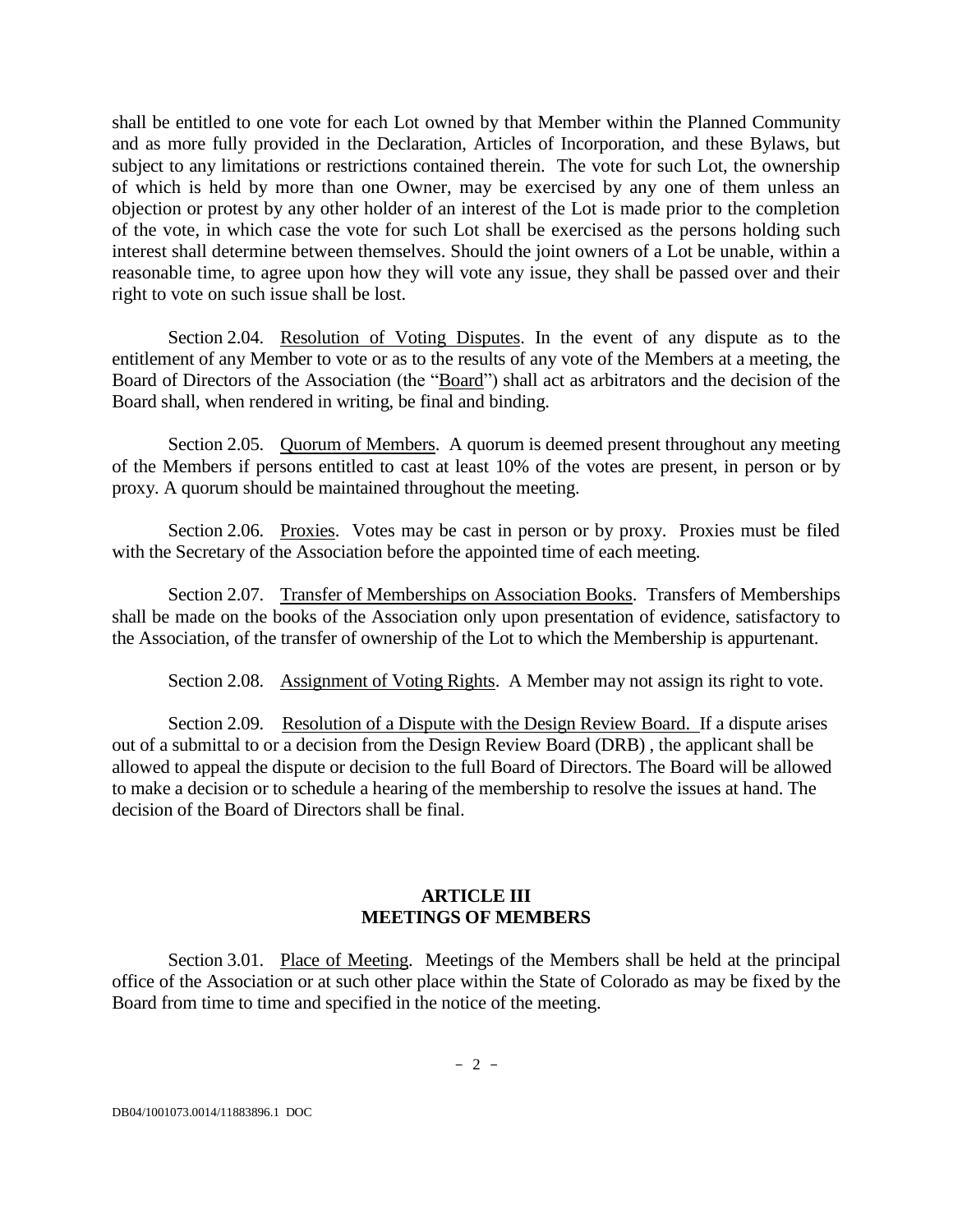Section 3.02. Annual Meetings of Members. The first annual meeting of the Members shall be held during the first quarter in the year following the incorporation of this Association. Thereafter, the annual meetings of the Members shall be held during the same month of each succeeding year. At each annual meeting, the Members shall conduct such other business of the Association as may properly come before the meeting.

Section 3.03. Special Meetings of Members. The President of the Association may call a special meeting of the Association upon his or her own initiative or as directed by resolution of the Board or upon receipt of a petition signed by twenty percent (20%) of the Members. The notice of any special meeting shall state the time and place of such meeting and the purpose thereof. No business except as stated in the notice shall be transacted at a special meeting. Any such meetings shall be held at such place and time as the President determines within thirty (30) days after receipt by the President of such resolution or petition.

Section 3.04. Notice of Meetings. Except as otherwise provided in the Declaration, the Secretary shall mail or deliver written notice of each annual or special meeting, stating the purpose thereof as well as the time and place it is to be held, to each Member, at least ten (10) but not more than fifty (50) days prior to such Association meeting. The mailing of or electronic delivery of a notice in the manner provided in this paragraph or the delivery of such notice shall be considered notice served.

Section 3.05. Adjourned Meetings. If any meeting of the Members cannot be organized because a quorum has not attended, the Members who are present, either in person or by proxy, may adjourn the meeting, from time to time, until a quorum is obtained.

## **ARTICLE IV BOARD OF DIRECTORS**

Section 4.01. General Powers. The Board shall have the duty to manage and supervise the affairs of the Association and shall have all powers necessary or desirable to permit it to do so. Without limiting the generality of the foregoing, the Board shall have the power to exercise or cause to be exercised all of the powers, rights and authority in the Declaration, Articles of Incorporation, these Bylaws or under state and federal law.

Section 4.02. Number of Directors. The affairs of the Association shall be governed by a minimum of three (3) and up to five (5) directors. The Association shall initially be managed by a Board of three (3) directors appointed by the Declarant in the Articles of Incorporation. Directors shall be Members which, in the case of Declarant, may include any director, officer, employee or authorized agent of Declarant and, in the case of other entity Members, may include the officers, directors, managers, employees, principals or agents, of each such entity Members, as designated by such entity. The number of directors may be increased or decreased from time to time by amendment to these Bylaws provided that the number of directors shall not be less than three and no decrease in number shall have the effect of shortening the term of any incumbent director.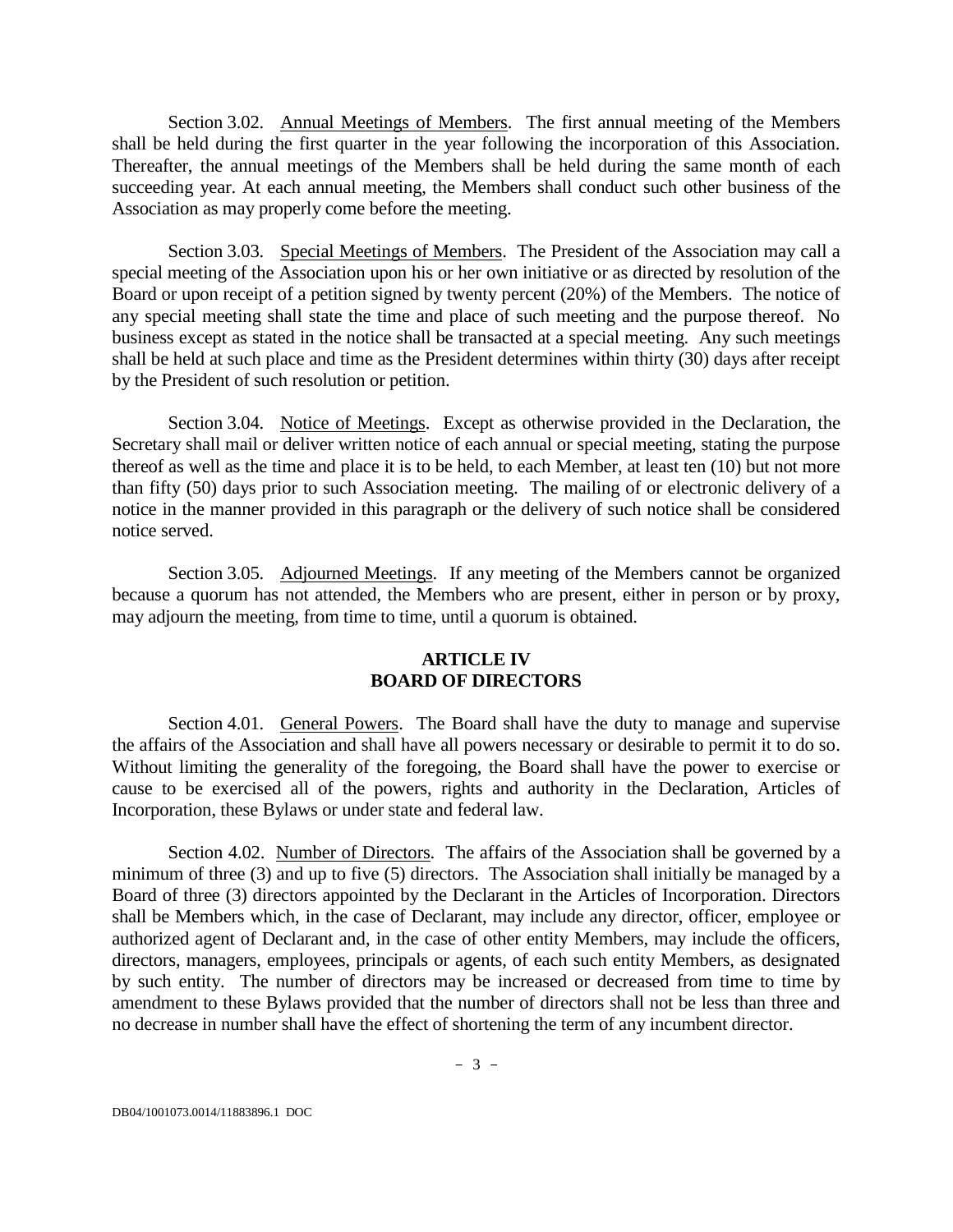Section 4.03. Qualifications. A director shall be a natural person who is eighteen (18) years of age or older and must be a Member or, if the Member is not a natural person, but is an entity, then the director must be an authorized agent of such entity.

Section 4.04. Compensation. Directors shall serve without compensation.

Section 4.05. Appointment and Election of Directors; Term of Office. Declarant, or persons designated by Declarant, shall have the right to appoint and remove members of the Board. However, not later than sixty (60) days after conveyance of twenty-five percent (25%) of the Lots That May Be Created to Owners other than Declarant, at least one member and not less than twenty-five percent (25%) of the members of the Board must be elected by Owners other than Declarant. Further, not later than sixty (60) days after the conveyance of fifty percent (50%) of the Lots That May Be Created to Owners other than Declarant, not less than thirty-three and one-third percent (33 1/3%) of the members of the Board must be elected by the Owners other than Declarant. Subject to the foregoing, at the expiration of the Period of Declarant Control, the Declarant's, or persons designated by the Declarant, right to appoint and remove officers and directors shall terminate. Following termination of Declarant's right to appoint and remove officers and directors, the Members shall elect the members of the Board at the annual meeting of the Members. A majority of those persons elected as directors must be Members other than Declarant.

Section 4.06. Removal of Directors; Vacancies. Sixty-seven percent (67%) of the votes cast at any meeting of the Members at which a quorum is present (in person, or by proxy), may remove any member of the Board with or without cause, other than a director appointed by the Declarant. Declarant may at any time remove, and appoint the successor of, any member of the Board who was appointed by Declarant. Any vacancy occurring in the Board (by reason of death, resignation nor removal of a director, or an increase in the number of directors) or any newly created director positions resulting from an increase in the number of directors shall be selected by a majority of the remaining members of the Board; provided, however, that the Declarant may appoint the successor of any director who served in such capacity as a result of being appointed by the Declarant. A director elected or appointed to fill a vacancy shall be elected or appointed for the unexpired term of his or her predecessor in office.

Section 4.07. Resignation of Directors. Any director may resign at any time by giving written notice to the Association. Such resignation shall take effect at the time the notice is received by the Association unless the notice specifies a later effective date of such resignation. Unless otherwise specified in the notice of resignation, the Association's acceptance of such resignation shall not be necessary to make it effective.

Section 4.08. Powers and Duties. The Board shall have the powers and duties necessary for the administration of the affairs of the Association including the maintenance, repair and replacement of the Common Areas. The Board may do all such acts and things except as prohibited by Colorado law, or by the Articles of Incorporation, or by the Declaration.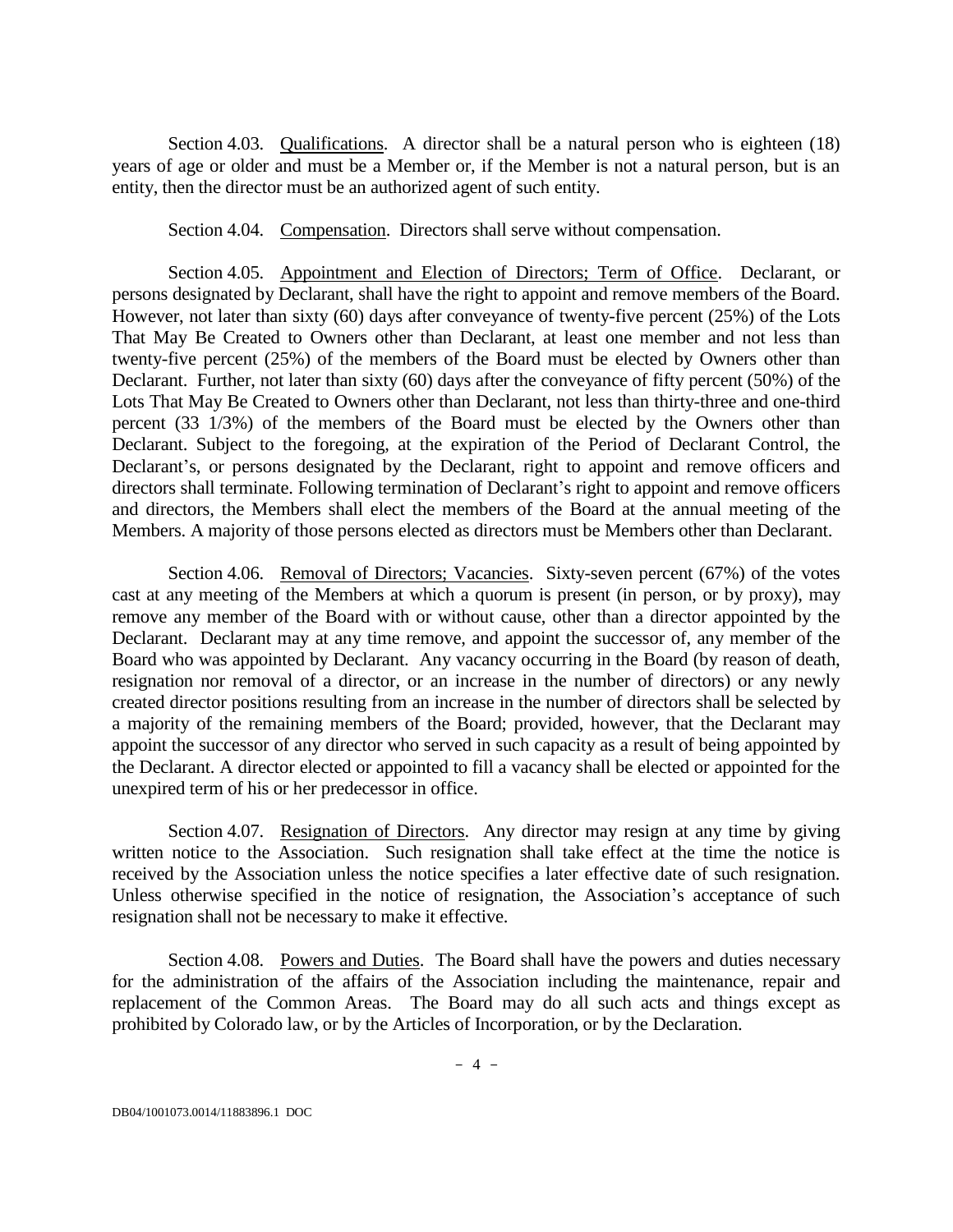Such powers and duties of the Board shall include, but shall not be limited to, the following, all of which shall be done for and in behalf of the Members:

(a) To administer and enforce the covenants, conditions, restrictions, easements, uses, limitations, obligations and all other provisions set forth in the Declaration and supplements and amendments thereto.

(b) To incur such costs and expenses as may be necessary to keep in good order, condition and repair all of the Common Areas.

- (c) To maintain insurance as set forth in the Declaration.
- (d) To levy and collect assessments as set forth in the Declaration.
- (e) To hire a property management company.

(h) To exercise any other powers granted to it in the Declaration or Articles of Incorporation.

Section 4.09. No Waiver of Rights. The omission or failure of the Association or any Owner to enforce the covenants, conditions, restrictions, easements, uses, limitations, obligations or other provisions of the Declaration, Articles of Incorporation, these Bylaws or the rules and regulations adopted pursuant thereto, shall not constitute or be deemed a waiver, modification or release thereof, and the Board or the appointed managing agent shall have the right to enforce the same thereafter.

### **ARTICLE V MEETINGS OF THE BOARD OF DIRECTORS**

Section 5.01. Place of Meeting. Meetings of the Board shall be held at the principal office of the Association or at such other place within the State of Colorado as may be fixed by the Board from time to time and specified in the notice of the meeting.

Section 5.02. Regular Meetings. A regular meeting of the Board shall be held without notice immediately after and at the same place as the annual meeting of Members. The Board may provide by resolution the time and place, either within or outside Colorado, for the holding of additional regular meetings without other notice. The person or persons authorized to call regular meetings of the Board may fix any place, within Ridgway, Colorado, as the place for holding any meeting of the Board called by them.

Section 5.03. Special Meetings. Special meetings of the Board may be called at any time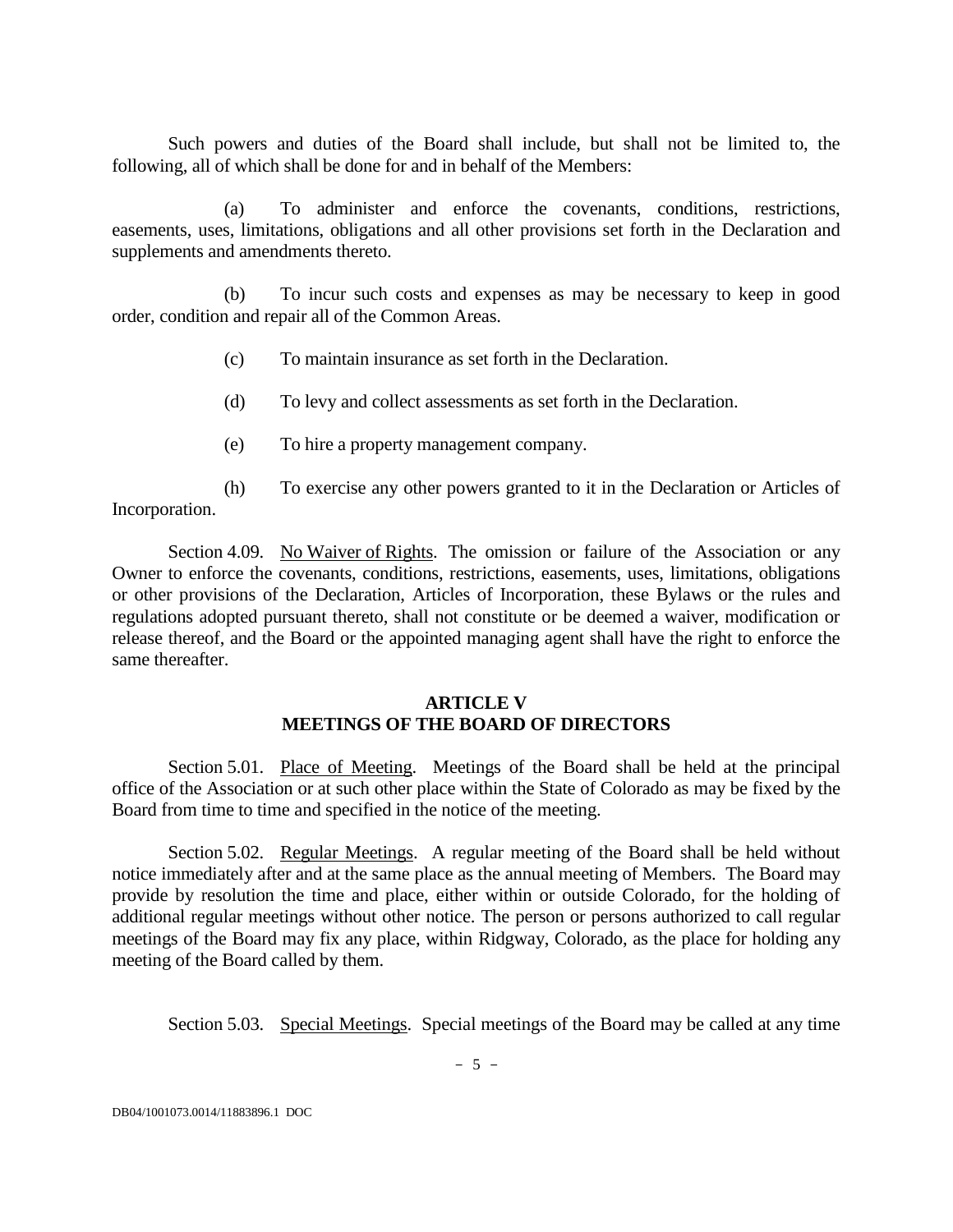by or at the request of the President or any two directors. The person or persons authorized to call special meetings of the Board may fix any place, within Ridgway, Colorado, as the place for holding any special meeting of the Board called by them.

Section 5.04. Notice. Notice of any special meeting of the Board shall be given at least two (2) days prior to such meeting by written notice either personally delivered or mailed to each director at his or her residence address, or by notice transmitted by telegraph, facsimile, electronic mail or other form of wire or wireless communication.

A director may waive notice of a meeting before or after the time and date of the meeting by a writing signed by such director. Such waiver shall be delivered to the Association for filing with the corporate records. Further, a director's attendance at or participation in a meeting waives any required notice to him or her of the meeting unless at the beginning of the meeting, or promptly upon his or her later arrival, the director objects to holding the meeting or transacting business at the meeting because of lack of notice or defective notice and does not thereafter vote for or assent to action taken at the meeting. Neither the business to be transacted at, nor the purpose of, any regular or special meeting of the Board need be specified in the notice or waiver of notice of such meeting.

Section 5.05. Proxies. A director shall be entitled to vote by proxy at any meeting of the Board.

Section 5.06. Quorum of Directors. A majority of the number of directors fixed in these Bylaws shall constitute a quorum for the transaction of business. A quorum should be maintained throughout the meeting.

Section 5.07. Manner of Acting. The action of a majority of the directors present at a meeting at which a quorum is present shall be the act of the board of directors.

Section 5.08. Presumption of Assent. A director who is present at a meeting of the Board at which action on any matter is taken shall be presumed to have assented to the action taken unless (i) the director objects at the beginning of the meeting, or promptly upon his or her arrival, to the holding of the meeting or the transaction of business at the meeting and does not thereafter vote for or assent to any action taken at the meeting, (ii) the director contemporaneously requests that his or her dissent or abstention as to any specific action taken be entered in the minutes of the meeting, or (iii) the director causes written notice of his or her dissent or abstention as to any specific action to be received by the presiding officer of the meeting before its adjournment or by the Association promptly after the adjournment of the meeting. A director may dissent to a specific action at a meeting, while assenting to others. The right to dissent to a specific action taken at a meeting of the Board or a committee of the Board shall not be available to a director who voted in favor of such action.

Section 5.09. Informal Action by Directors. Any action required or permitted to be taken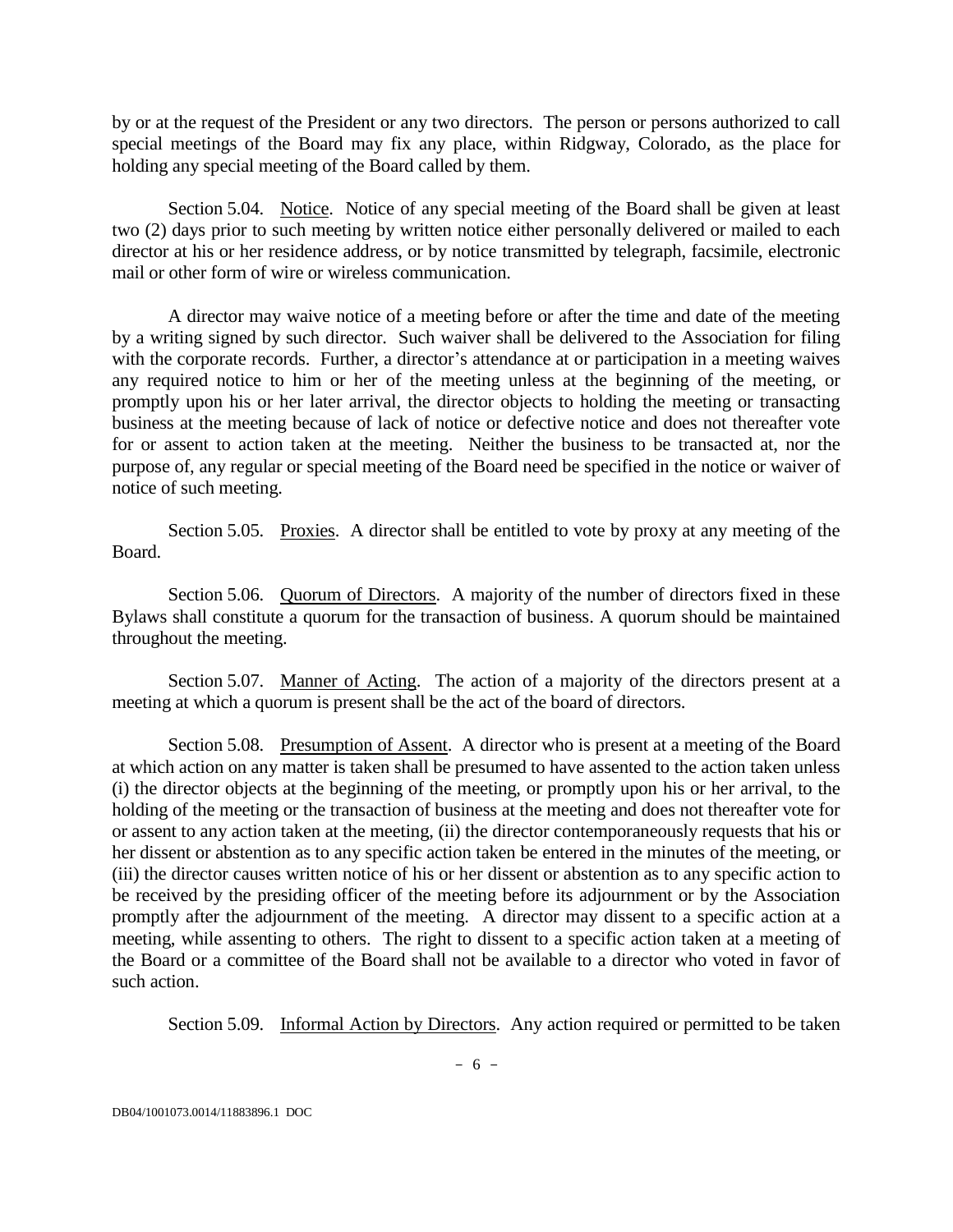at a meeting of the Board or any committee designated by the Board may be taken without a meeting if a written consent (or counterparts thereof) that sets forth the action so taken is signed by both of the directors entitled to vote with respect to the action taken. Such consent shall have the same force and effect as a unanimous vote of the directors and may be stated as such in any document. Unless the consent specifies a different effective date, action taken under this Section 5.09 is effective at the time the last director signs a writing describing the action taken, unless, before such time, any director has revoked his or her consent by a writing signed by the director and received by the President or Secretary of the Association and filed with the management company.

Section 5.10. Telephonic or other Electronic Meetings. The Board may permit any director (or any member of a committee designated by the Board) to participate in a regular or special meeting of the Board through the use of any means of communication by which all directors participating in the meeting can hear each other during the meeting. A director participating in a meeting in this manner is deemed to be present in person at the meeting.

Section 5.11. Standard of Care. A director shall perform his or her duties as a director, including without limitation his or her duties as a member of any committee of the Board, in good faith, in a manner he reasonably believes to be in the best interests of the Association, and with the care an ordinarily prudent person in a like position would exercise under similar circumstances. In performing his or her duties, a director shall be entitled to rely on information, opinions, reports or statements, including financial statements and other financial data, in each case prepared or presented by the persons herein designated. However, he shall not be considered to be acting in good faith if he has knowledge concerning the matter in question that would cause such reliance to be unwarranted. A director shall not be liable to the Association or its Members for any action he takes or omits to take as a director if, in connection with such action or omission, he or she performs his or her duties in compliance with this Section 5.11.

# **ARTICLE VI OFFICERS AND AGENTS**

Section 6.01. General. The officers of the Association shall be a President, a Secretary and a Treasurer, each of whom shall be a natural person eighteen (18) years of age or older. The Board or an officer or officers authorized by the Board may appoint such other officers, assistant officers, committees and agents, including a chairman of the board, assistant secretaries and assistant treasurers, as they may consider necessary. The Board or the officer or officers authorized by the Board shall from time to time determine the procedure for the appointment of officers, their term of office, their authority and duties and their compensation. An officer may hold more than one position. In all cases where the duties of any officer, agent or employee are not prescribed by these Bylaws or by the Board, such officer, agent or employee shall follow the orders and instructions of the President of the Association.

Section 6.02. Appointment and Term of Office. Subject to the rights of the Declarant, the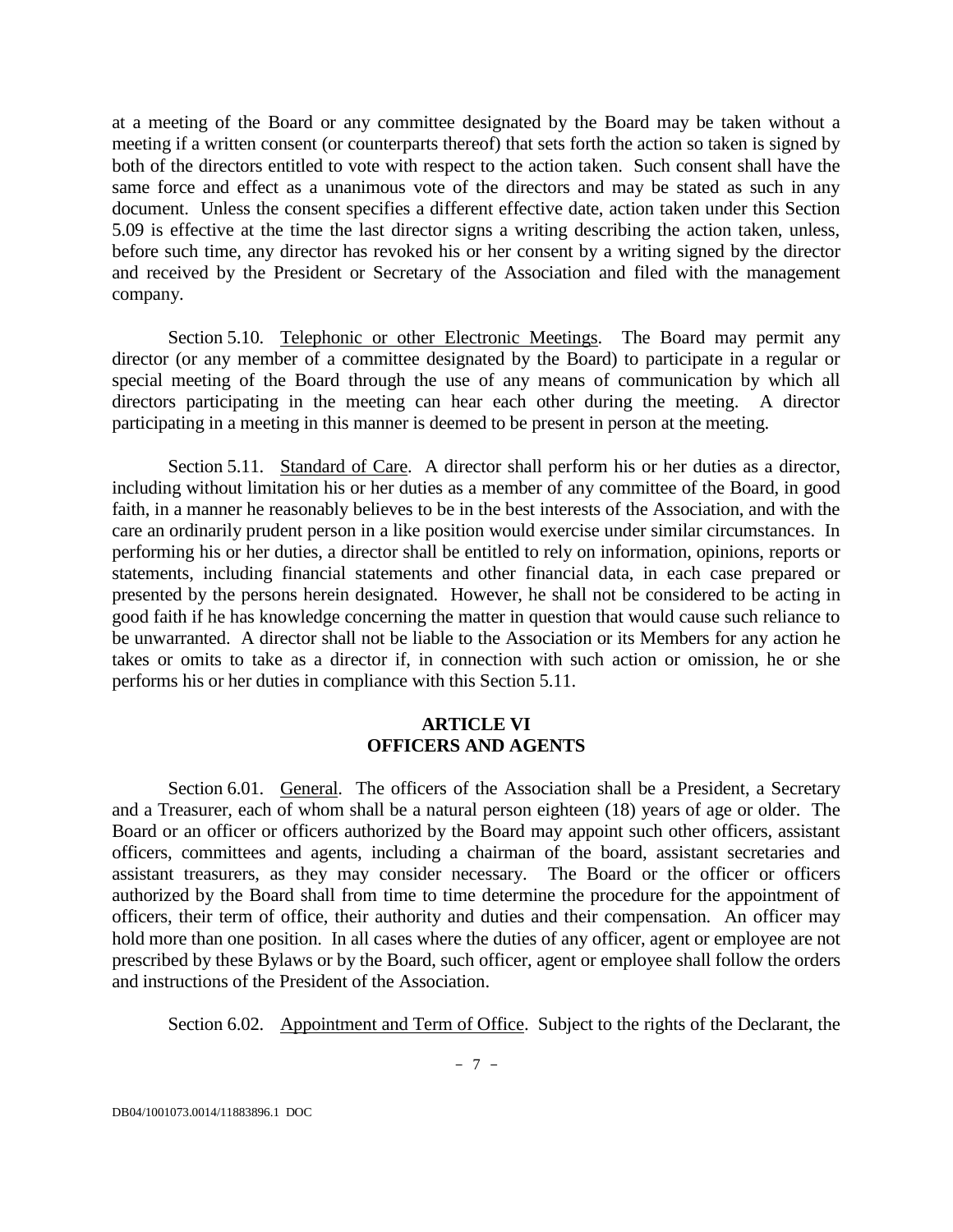officers of the Association shall be appointed by the Board after each annual meeting of the Board held after each annual meeting of the Members. If the appointment of officers is not made at such meeting or if an officer or officers are to be appointed by another officer or officers of the Association, such appointments shall be made as soon thereafter as conveniently may be. Each officer shall hold office until the first of the following occurs: (1) his or her successor shall have been duly appointed and qualified, (2) his or her death, resignation, or removal in the manner provided in Section 6.03.

Section 6.03. Resignation of Officers. An officer may resign at any time by giving written notice of resignation to the Association. The resignation is effective when the notice is received by the Association unless the notice specifies a later effective date.

Section 6.04. Removal of Officers. Any officer or agent may be removed at any time with or without cause by the Board or an officer or officers authorized by the Board. Such removal does not affect the contract rights, if any, of the Association or the person so removed. The appointment of an officer or agent shall not in itself create contract rights.

Section 6.05. Vacancies. A vacancy in any office, however occurring, may be filled by the Board, or by the officer or officers authorized by the Board, for the unexpired portion of the officer's term. If an officer resigns and his or her resignation is made effective at a later date, the Board, or officer or officers authorized by the Board, may permit the officer to remain in office until the effective date and may fill the pending vacancy before the effective date if the Board or officer or officers authorized by the Board provide that the successor shall not take office until the effective date. In the alternative, the Board, or officer or officers authorized by the Board, may remove the officer at any time before the effective date and may fill the resulting vacancy.

Section 6.06. President. Subject to the direction and supervision of the Board, the President shall be the chief executive officer of the Association and shall have general and active control of its affairs and business and general supervision of its officers, agents and employees. The President shall preside at all meetings of the Board.

Section 6.07. Secretary. The Secretary, with the support of the management company, shall (i) prepare and maintain as permanent records the minutes of the proceedings of the Members or Board without a meeting, a record of all actions taken by a committee of the Board in place of the Board on behalf of the Association, and a record of all waivers of notice of meetings of Members and of the Board or any committee thereof, (ii) see that all notices are duly given in accordance with the provisions of these Bylaws and as required by law, (iii) serve as custodian of the corporate records and of the seal of the Association and affix the seal to all documents when authorized by the Board, (iv) keep at the Association's registered office or principal place of business a record containing the names and addresses of all Members, (v) maintain at the Association's principal office the original or copies of the Articles of Incorporation, Bylaws, minutes of all Members' meetings and records of all action taken by Members without a meeting for the past three years, a copy of the Association's most recent corporate report filed with the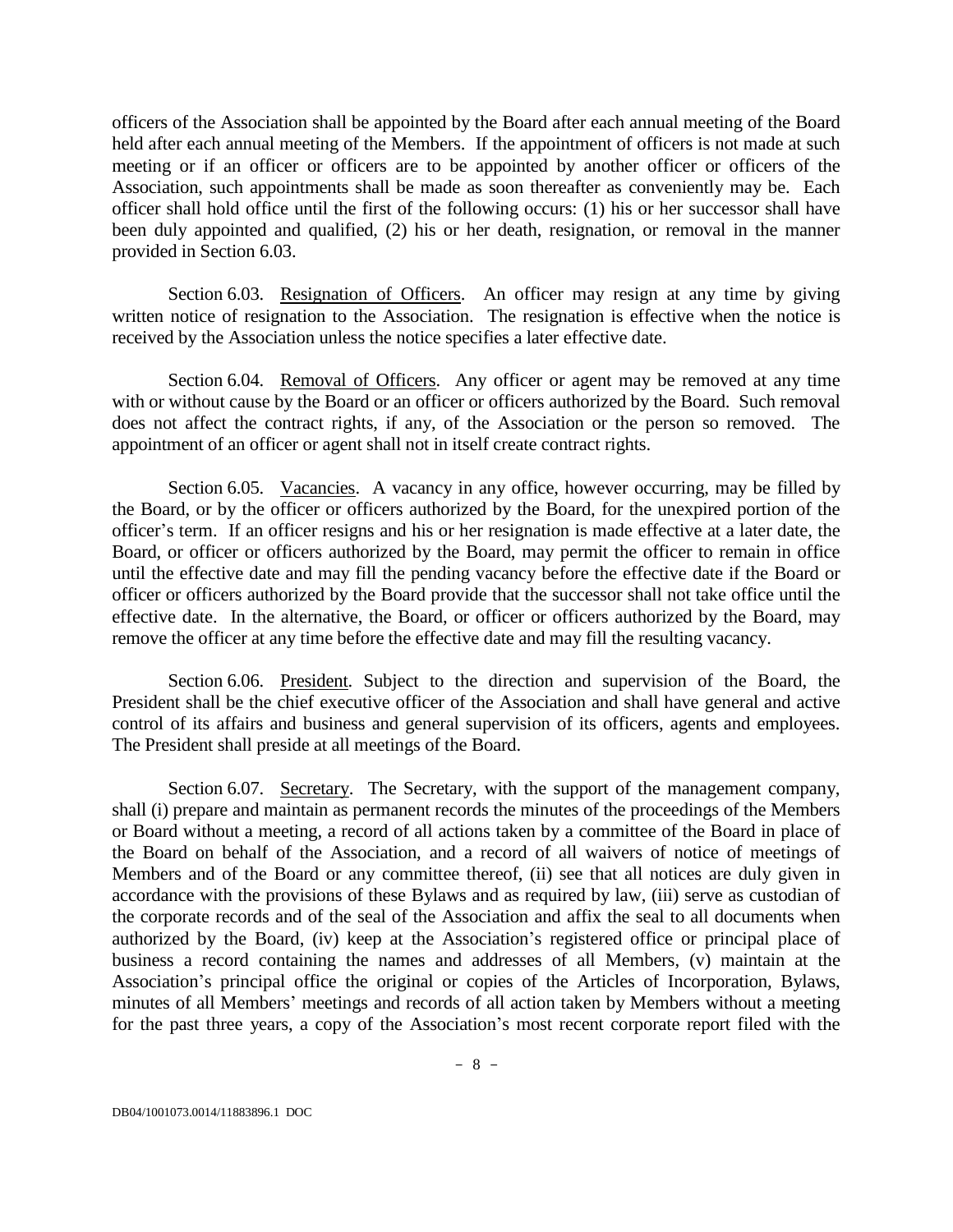Secretary of State, (vi) authenticate records of the Association, (vii) prepare, execute, certify and record amendments to the Declaration on behalf of the Association, and (viii) in general, perform all duties incident to the office of Secretary and such other duties as from time to time may be assigned to him or her by the President or by the Board. Assistant Secretaries, if any, shall have the same duties and powers, subject to supervision by the Secretary. The directors and/or Members may however respectively designate a person other than the Secretary or Assistant Secretary to keep the minutes of their respective meetings.

Any books, records, or minutes of the Association may be in written form or in any form capable of being converted into written form within a reasonable time.

Section 6.08. Treasurer. The Treasurer, with the support of the management company, shall be the principal financial officer of the Association, shall have the care and custody of all funds, securities, evidences of indebtedness and other personal property of the Association and shall deposit the same in accordance with the instructions of the Board. He shall receive and give receipts and acquittances for money paid in on account of the Association, and shall pay out of the Association's funds on hand all bills, payrolls and other just debts of the Association of whatever nature upon maturity. He shall perform all other duties incident to the office of the Treasurer and, upon request of the Board, shall make such reports to it as may be required at any time. He or she shall, if required by the Board, give the Association a bond in such sums and with such sureties as shall be satisfactory to the Board, conditioned upon the faithful performance of his or her duties and for the restoration to the Association of all books, papers, vouchers, money and other property of whatever kind in his or her possession or under his or her control belonging to the Association. He or she shall have such other powers and perform such other duties as may from time to time be prescribed by the Board or the President. The Assistant Treasurers, if any, shall have the same powers and duties, subject to the supervision of the Treasurer.

## **ARTICLE VII INDEMNIFICATION**

Section 7.01. Indemnification. For purposes of this Article VII, a "Proper Person" means any person who was or is a party or is threatened to be made a party to any threatened, pending, or completed action, suit or proceeding, whether civil, criminal, administrative or investigative, and whether formal or informal, by reason of the fact that he is or was a director, officer, employee, fiduciary or agent of the Association, or is or was serving at the request of the Association as a director, officer, partner, trustee, employee, fiduciary or agent of any foreign or domestic profit or nonprofit corporation or of any partnership, joint venture, trust, profit or nonprofit corporation or of any partnership, joint venture, trust, profit or nonprofit unincorporated association, limited liability company, or other enterprise or employee benefit plan. The Association shall indemnify any Proper Person against reasonably incurred expenses (including attorneys' fees), judgments, penalties, fines (including any excise tax assessed with respect to an employee benefit plan) and amounts paid in settlement reasonably incurred by him or her in connection with such action, suit or proceeding if it is determined by the groups set forth in Section 7.04 of this Article that he or she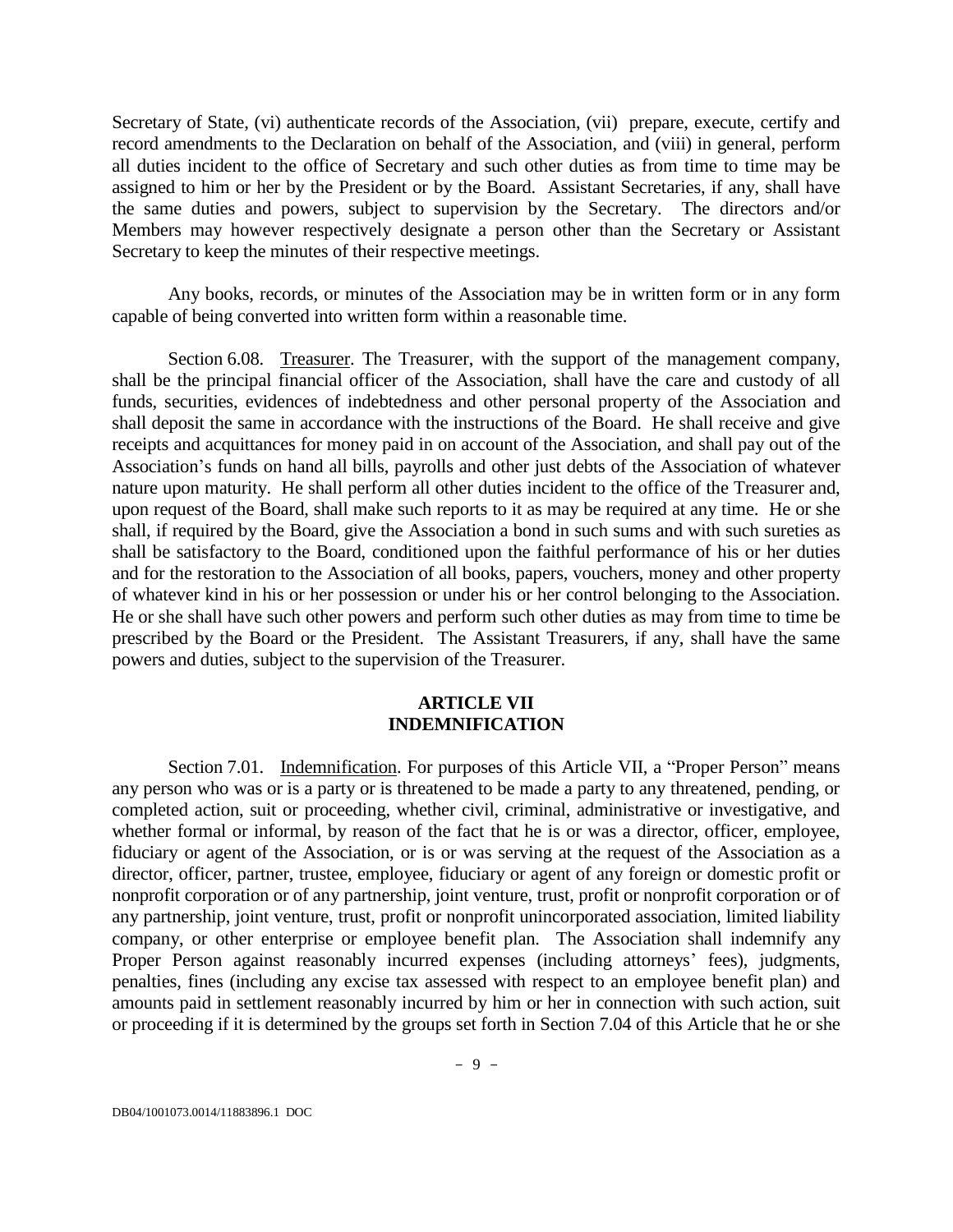conducted himself or herself in good faith and that he or she reasonably believed (i) in the case of conduct in his or her official capacity with the Association, that his or her conduct was in the Association's best interests, or (ii) in all other cases (except criminal cases), that his or her conduct was at least not opposed to the Association's best interest, or (iii) in the case of any criminal proceeding, that he or she had no reasonable cause to believe his or her conduct was unlawful. A Proper Person will be deemed to be acting in his or her official capacity while acting as a director, officer, employee or agent on behalf of this Association and not while acting on this Association's behalf for some other entity.

No indemnification shall be made under this Article VII to a Proper Person with respect to any claim, issue or matter in connection with a proceeding by or in the right of a corporation or in connection with any proceeding charging that the Proper Person derived an improper personal benefit, whether or not involving action in an official capacity, in which he or she was adjudged liable on the basis that he or she derived an improper personal benefit. Further, indemnification under this Section in connection with a proceeding brought by or in the right of the Association shall be limited to reasonable expenses, including attorneys' fees, incurred in connection with the proceeding.

Section 7.02. Effect of Termination of Action. The termination of any action, suit or proceeding by judgment, order, settlement or conviction, or upon a plea of nolo contendere or its equivalent shall not of itself create a presumption that the person seeking indemnification did not meet the standards of conduct described in Section 7.01 of this Article. Entry of a judgment by consent as part of a settlement shall not be deemed an adjudication of liability, as described in Section 7.02 of this Article.

Section 7.03. Groups Authorized to Make Indemnification Determination. Except where there is a right to indemnification as set forth in Sections 7.01 or 7.02 of this Article or where indemnification is ordered by a court in Section 7.05, any indemnification shall be made by the Association only as authorized in this specific case upon a determination by a proper group that indemnification of the Proper Person is permissible under the circumstances because he or she has met the applicable standards of conduct set forth in Section 7.01 of this Article. This determination shall be made by the Board by the unanimous vote of those present at a meeting. If a quorum of the Board cannot be obtained and the committee cannot be established, or even if a quorum is obtained and the directors so directs, the determination shall be made by (i) independent legal counsel selected by the Board or the committee in the manner specified in this Section 7.04 or (ii) a vote of the Members.

Section 7.04. Court-Ordered Indemnification. Any Proper Person may apply for indemnification to the court conducting the proceeding or to another court of competent jurisdiction for mandatory indemnification under Section 7.02 of this Article, including indemnification for reasonable expenses incurred to obtain court-ordered indemnification. If the court determines that such Proper Person is fairly and reasonably entitled to indemnification in view of all the relevant circumstances, whether or not he met the standards of conduct set forth in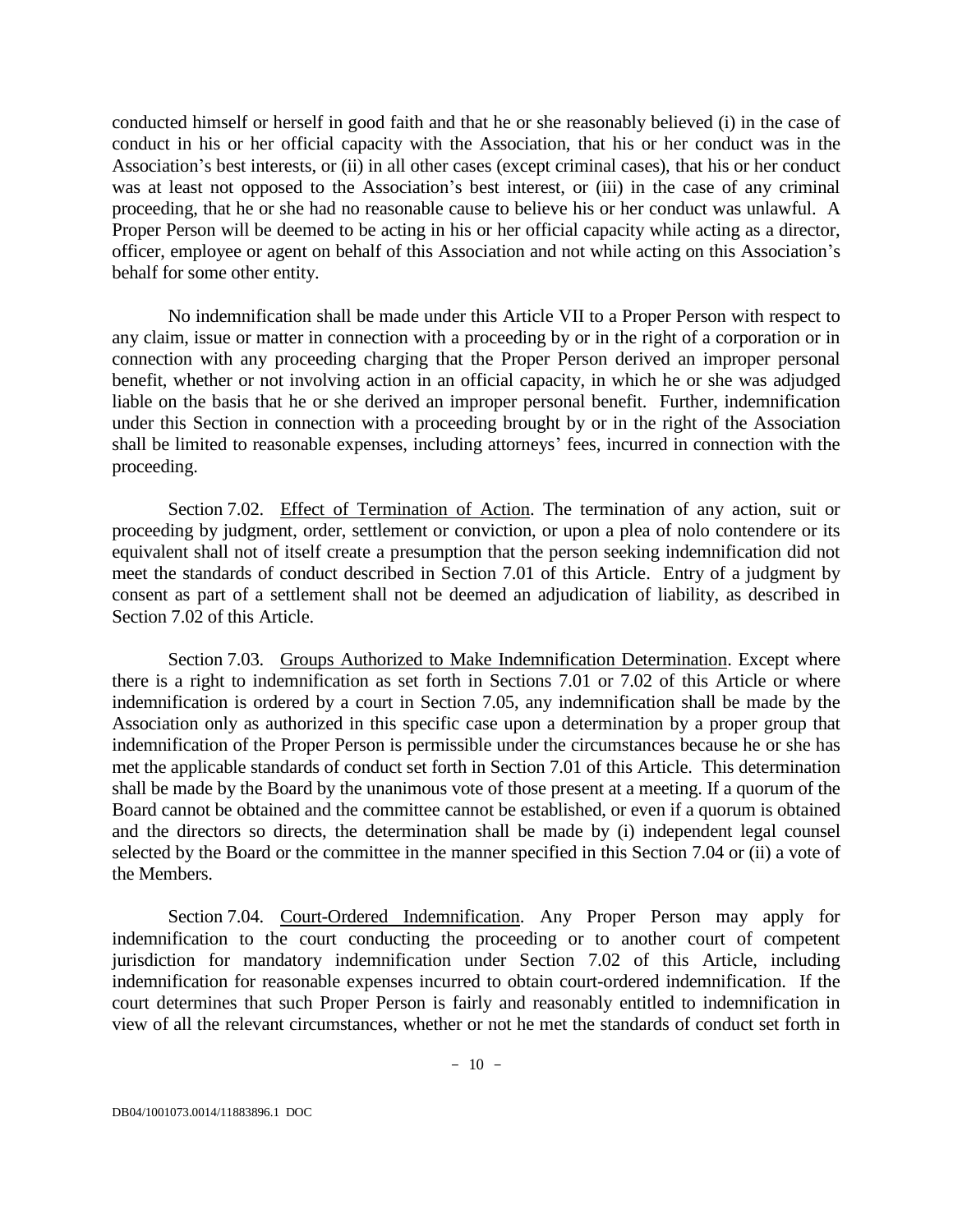Section 7.01 of this Article or was adjudged liable in the proceeding, the court may order such indemnification as the court deems proper except that if the Proper Person has been adjudged liable, indemnification shall be limited to reasonable expenses incurred in connection with the proceeding and reasonable expenses incurred to obtain court-ordered indemnification.

Section 7.05. Advance of Expenses. Reasonable expenses (including attorneys' fees) incurred in defending an action, suit or proceeding as described in Section 7.01 may be paid by the Association to any Proper Person in advance of the final disposition of such action, suit or proceeding upon receipt of (i) a written affirmation of such Proper Person's good faith belief that he has met the standards of conduct prescribed by Section 7.01 of this Article, (ii) a written undertaking, executed personally or on the Proper Person's behalf, to repay such advances if it is ultimately determined that he did not meet the prescribed standards of conduct (the undertaking shall be an unlimited general obligation of the Proper Person but need not be secured and may be accepted without reference to financial ability to make repayment), and (iii) a determination is made by the proper group (as described in Section 7.04 of this Article) that the facts as then known to the group would not preclude indemnification. Determination and authorization of payments shall be made in the same manner specified in Section 7.04 of this Article.

Section 7.06. Witness Expenses. The sections of this Article VII do not limit the Association's authority to pay or reimburse expenses incurred by a director in connection with an appearance as a witness in a proceeding at a time when he has not been made a named defendant or respondent in the proceeding.

Section 7.07. Report to Members. Any indemnification of or advance of expenses to a director in accordance with this Article VII, if arising out of a proceeding by or on behalf of the Association, shall be reported in writing to the Members with or before the notice of the next annual meeting of the Members.

### **ARTICLE VIII PROVISION OF INSURANCE**

Section 8.01. Directors and Officers. By action of the Board, notwithstanding any interest of the directors in the action, the Association must purchase and maintain insurance, in such scope and amounts as the Board deems appropriate and mandated by the state of Colorado, on behalf of any person who is or was a director, officer, employee, fiduciary or agent of the Association, or who, while a director, officer, employee, fiduciary or agent of the Association, is or was serving at the request of the Association as a director, officer, partner, trustee, employee, fiduciary or agent of any other foreign or domestic corporation or of any partnership, joint venture, trust, profit or nonprofit unincorporated association, limited liability company or other enterprise or employee benefit plan, against any liability asserted against, or incurred by, him or her in that capacity or arising out his or her status as such, whether or not the Association would have the power to indemnify him or her against such liability under the provisions of Article VII or applicable law. Any such insurance may be procured from any insurance company designated by the Board of the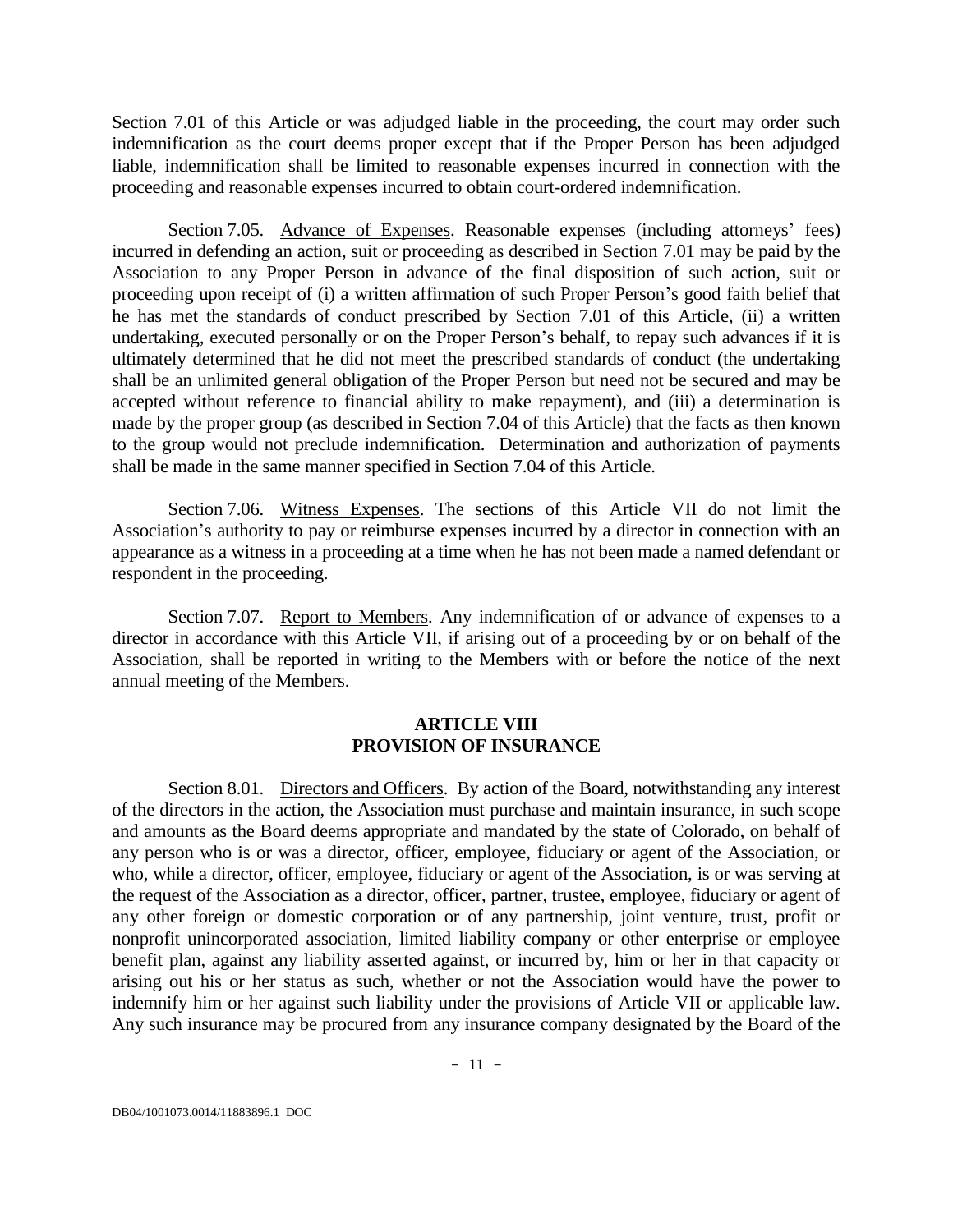Association, whether such insurance company is formed under the laws of Colorado or any other jurisdiction of the United States or elsewhere, including any insurance company in which the Association has an equity interest or any other interest, through stock ownership or otherwise.

Section 8.02. Managing Agent. If the Association or the Board delegates powers relating to the collection, deposit, transfer or disbursement of funds to a managing agent or management company, the Association shall require:

- (a) that fidelity coverage or bonds shall be in an amount sufficient to cover the maximum funds that will be in the control of the Association, its officers, directors, trustees, and employees;
- (b) that any managing agent or management company maintain all funds and accounts of the Association separate from the funds and accounts of other associations so managed, and maintain all reserve accounts of each association so managed separate from operational accounts of each association; and
- (c) that an annual accounting for Association funds and a financial statement be prepared and presented to the Association by the managing agent, a public accountant or a certified public accountant.

# **ARTICLE IX MORTGAGES**

Section 9.01. Notice of Unpaid Common Assessments. The Board, whenever so requested in writing by a mortgagee of a Lot, shall promptly report any then unpaid Common Assessments due from, or any other default by, the owner of a mortgaged Lot.

Section 9.02. Notice of Default. The Board, when giving notice to a Member of a default in paying Common Assessments or other default, shall send a copy of such notice to each holder of a mortgage covering such Member whose name and address has theretofore been furnished to the Board.

Section 9.03. Examination of Books. Each Member and each mortgagee of a Member shall be permitted to examine the books of account of the Association at reasonable times, on business days, but not more often than once each month. Requested copies to be billed accordingly.